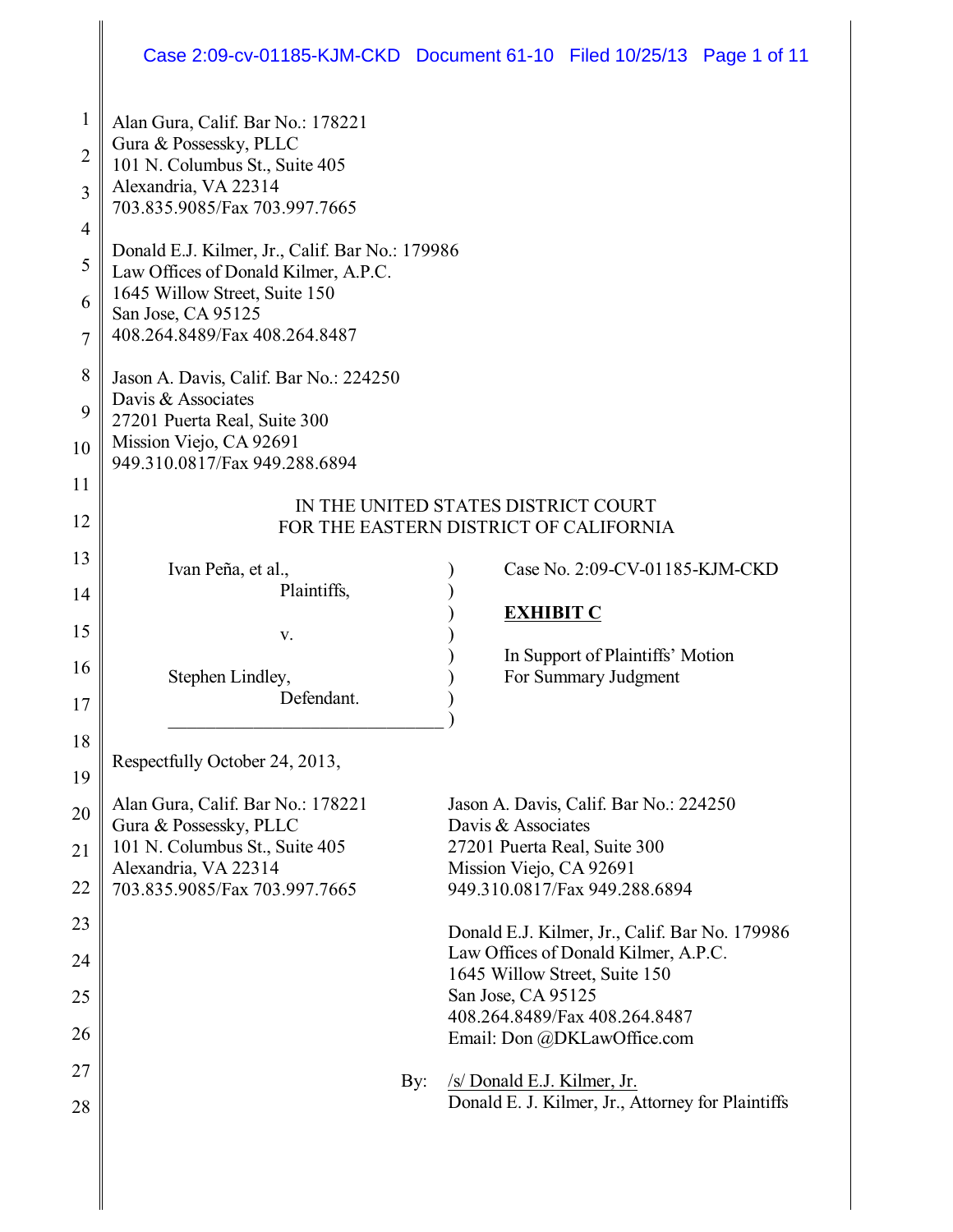

# **State of California** Secretary of State

I, DEBRA BOWEN, Secretary of State of the State of California, hereby certify: SELECTED PAGES, SENATE FLOOR ANALYSES SB 489, 2003

That the attached transcript of  $9$  page(s) is a full, true and correct copy of the original record in the custody of this office.



**IN WITNESS** WHEREOF, I execute this certificate and affix the Great Seal of the State of California this day of

APR 10 2009

chea Bower

DEBRA BOWEN Secretary of State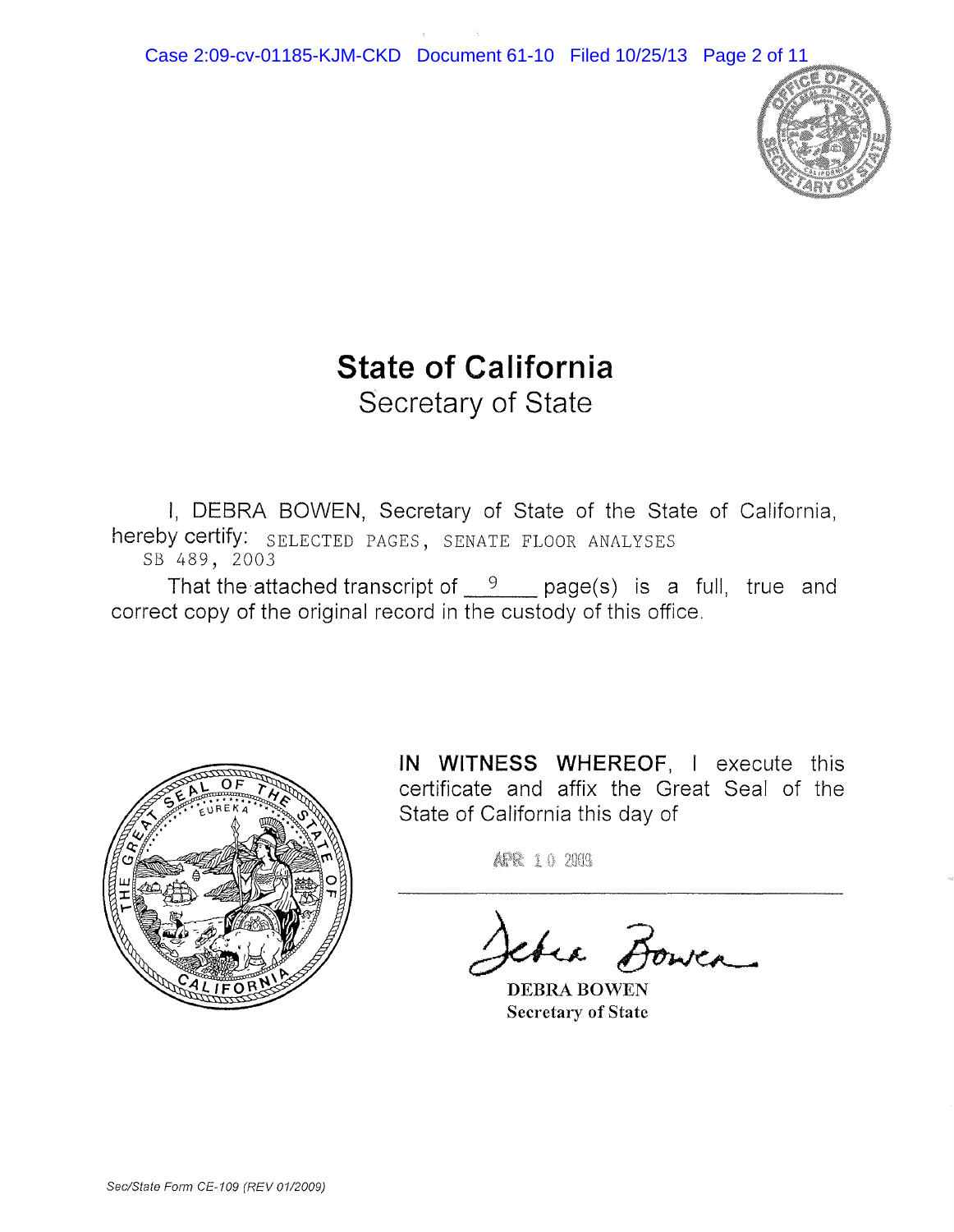#### **SENATE RULES COMMITTEE**

SB 489

Office of Senate Floor Analyses' 1020 N Street, Suite 524 (916) 445-6614 Fax: (916) 327-4478

# UNFINISHED BUSINESS

Bill No: SB 489 Author: Scott (D), et al Amended: 8/18/03 Vote:  $-21$ 

SENATE PUBLIC SAFETY COMMITTEE: 4-1, 5/6/03 AYES: Vasconcellos, Burton, Romero, Sher NOES: McPherson NO VOTE RECORDED: Margett

## SENATE APPROPRIATIONS COMMITTEE: Senate Rule 28.8

#### SENATE FLOOR: 23-16, 6/2/03

AYES: Alarcon, Alpert, Bowen, Burton, Cedillo, Chesbro, Dunn, Escutia, Figueroa, Florez, Karnette, Kuehl, Machado, Murray, Ortiz, Perata, Romero, Scott, Sher, Soto, Speier, Torlakson, Vincent

NOES: Aanestad, Ackennan, Ashburn, Battin, Brulte, Denham, Ducheny, Hollingsworth, Johnson, Knight, Margett, McClintock, McPherson, Morrow, Oller, Poochigian

NO VOTE RECORDED: Vasconcellos

ASSEMBLY FLOOR: 44-34, 9/4/03 - See last page for vote

- **SUBJECT:** Semiautomatic firearms: chamber load indicators and magazine disconnected mechanisms
- **SOURCE:** Brady Campaign to Prevent Violence, United with the Million Mom March Coalition to Stop Gun Violence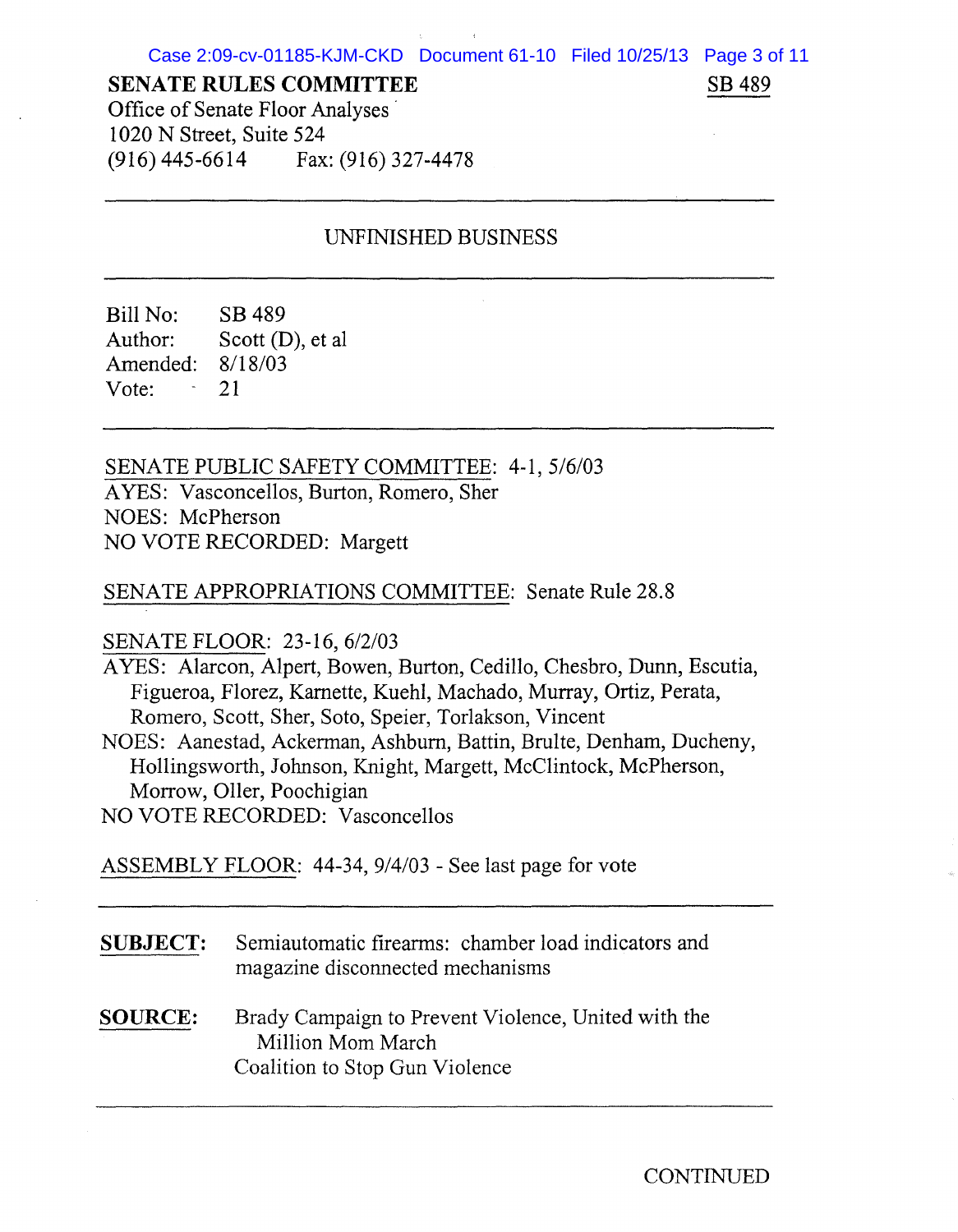**DIGEST:** This bill adds to the existing "unsafe handgun" law requirements for semiautomatic pistols, as specified.

Assembly Amendments (1) expand and is more specific in the definition of a "chamber load indicator," (2) change the operative date from January 1, 2005 to January 1,2006, and (3) add co-authors.

**ANALYSIS:** Existing law provides that, commencing January 1, 2001, no "unsafe handgun" may be manufactured or sold in California by licensed dealer, as specified, and requires that the State Department of Justice (DOJ) prepare and maintain a roster of handguns which are determined not to be unsafe handguns. Private party sales and transfers of handguns through a licensed dealer or sheriff in small counties are exempted from those restrictions.

Existing law provides that for purposes of the "unsafe handgun" law, new models of the previously tested handguns must be submitted for testing, as follows:

"Penal Code section 12131.5. (a) A firearm shall be deemed to satisfy the requirements of subdivision (a) of Section 12131 (listed on Department of Justice roster as not an 'unsafe handgun') if another firearm is made by the same manufacturer is already listed and the unlisted firearm differs from the listed firearm only in one or more of the following features:

- 1. Finish, including, but not limited to, bluing, chrome-plating, oiling, or engraving.
- 2. The material from which the grips are made.
- 3. The shape or texture of the grips, so long as the difference in grip shape or texture does not in any way alter the dimensions, material, linkage, or functioning of the magazine well, the barrel, the chamber, or any of the components of the firing mechanism of the firearm.
- 4. Any other purely cosmetic feature that does not in any way alter the dimensions, material, linkage, or functioning of the magazine well, the barrel, the chamber, or any of the components of the firing mechanism of the firearm.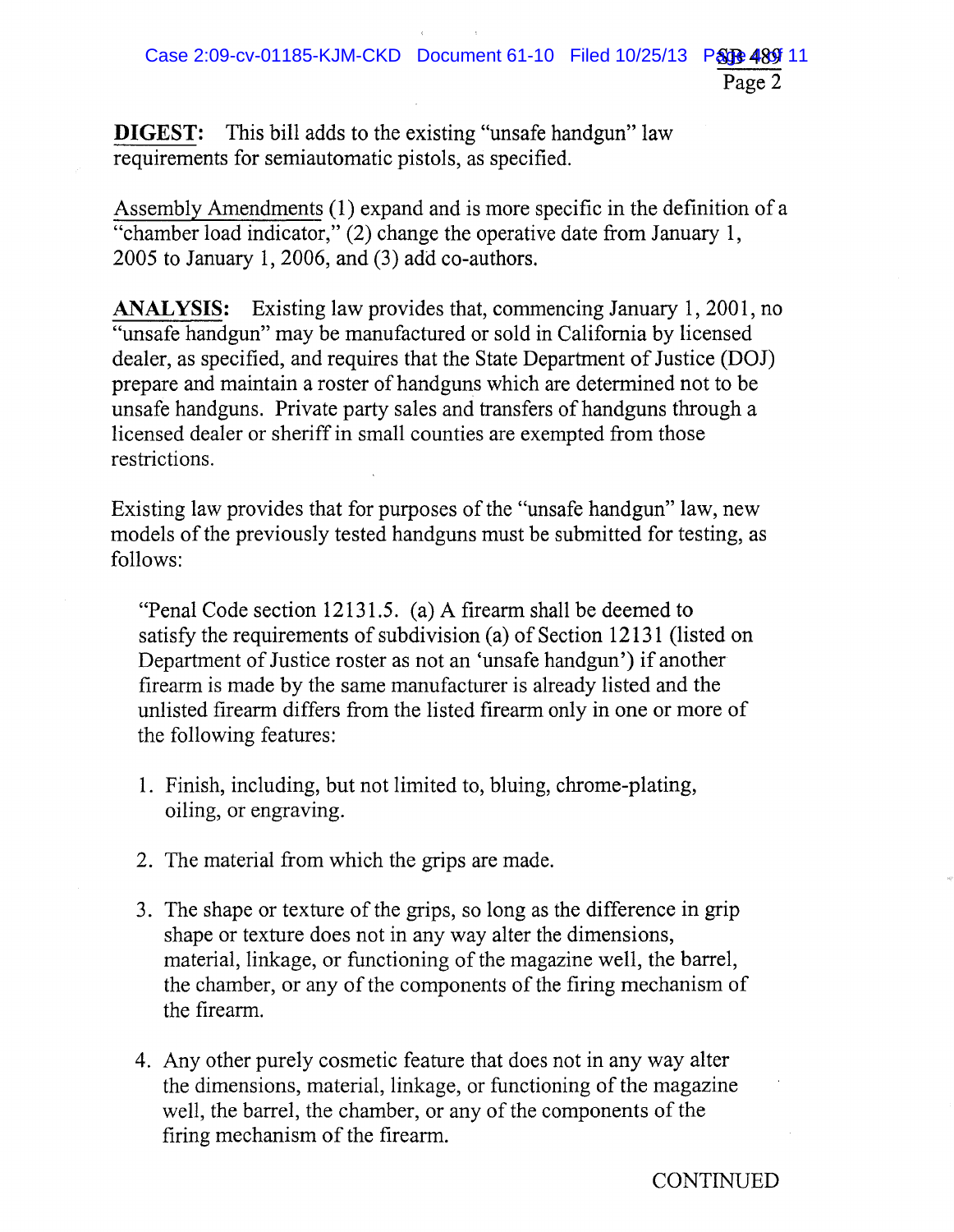- (b) Any manufacturer seeking to have a firearm listed under this section shall provide to the Department of Justice all of the following:
	- 1. The model designation of the listed firearm.
	- 2. The model designation of each firearm that the manufacturer seeks to have listed under this section.
	- 3. A statement, under oath, that each unlisted firearm for which listing is sought differs from the listed firearm only in one or more of the ways identified in subdivision (a) and is in all other respects identical to the listed firearm.
- (c) The department may, in its discretion and at any time, require a manufacturer to provide to the department any model for which listing is sought under this section, to determine whether the model complies with the requirements of this section."

Existing law provides that all firearms sold or transferred in this state by a licensed firearms dealer, including private transfers through a dealer, and all firearms manufactured in this state, shall include or be accompanied by a firearms safety device that is listed on the DOl's roster of approved firearms safety devices and that is identified as appropriate for that firearm by reference to either the manufacturer and model of the firearm, or to the physical characteristics of the firearm that match those listed on the roster for use with the device, as specified.

Existing law provides that every one is responsible, not only for the result of his or her willful acts, but also for an injury occasioned to another by his or her want of ordinary care or skill in the management of his or her property or person, except so far as the latter has, willfully or by want of ordinary care, brought the injury upon himself or herself. The design, distribution, or marketing of firearms and ammunition is not exempt from the duty to use ordinary care and skill that is required by this section.

This bill makes the following changes to the definition of "unsafe handgun" that may not be sold "new" in California: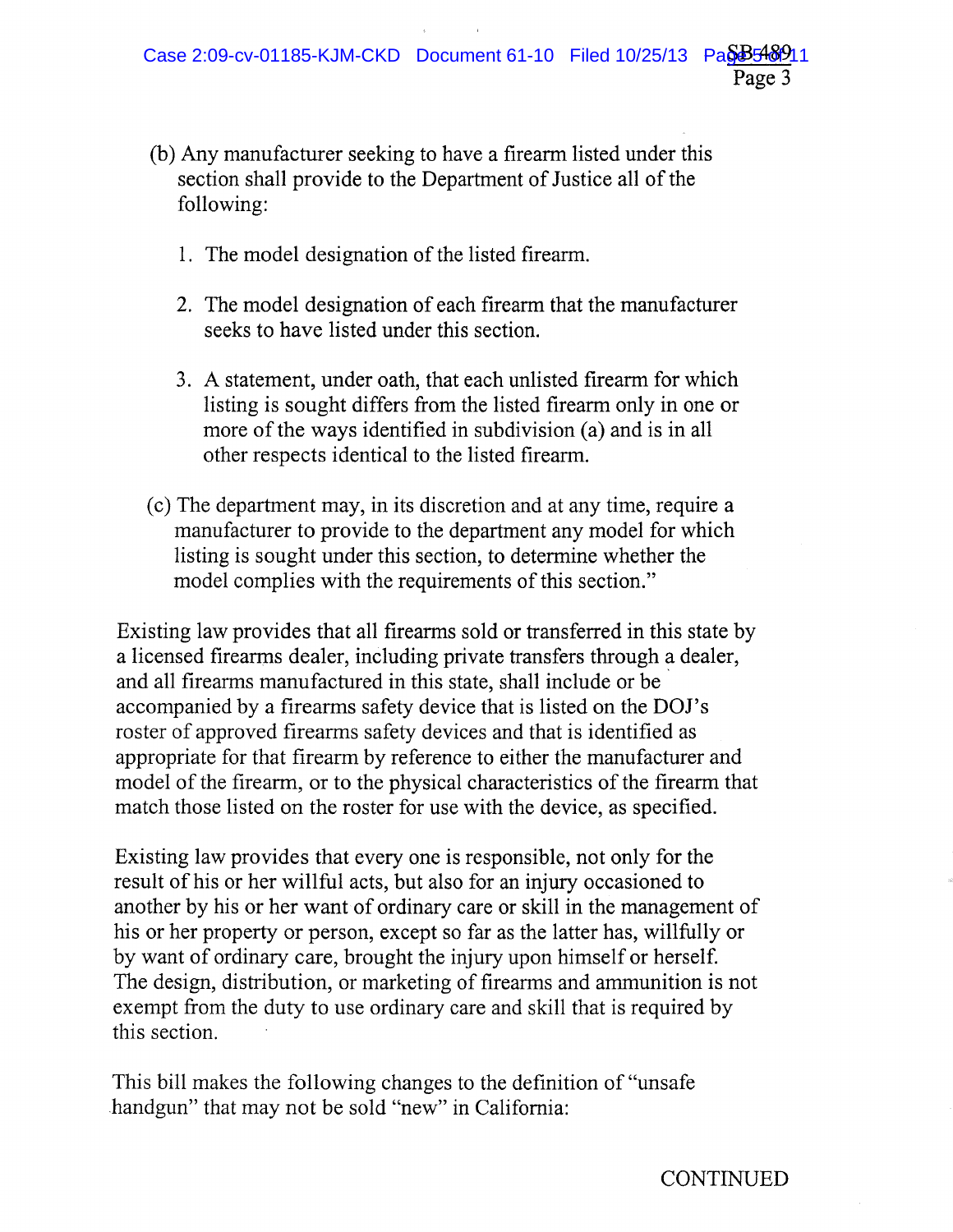- 1. Commencing January 1, 2006, for a center fire automatic semiautomatic pistol that is not already determined not to be an unsafe handgun listed on the roster pursuant to Section 12131 DOJ roster of handguns found to not be "unsafe" and therefore available for sale new in California), it does not have either a chamber load indicator, or if it has a detachable magazine, a magazine disconnect mechanism.
- 2. Commencing January 1, 2007, for all center fire automatic semiautomatic pistols, it does not have both a chamber load indicator and if it has a detachable magazine, a magazine disconnect mechanism.
- 3. Commencing January 1,2007, maintaining on the DOJ roster of firearms not found "unsafe" handguns listed pursuant to Section 12131 prior to that date.
- 4. Commencing January 1, 2006, for all rimfire semiautomatic pistols that are not already listed on the DOJ roster it does not have a magazine disconnect mechanism, if it has a detachable magazine.
- 5. Commencing January 1, 2007, for all rimfire semiautomatic pistols that have a detachable magazine, it does not have a magazine disconnect mechanism.

This bill adds the following definitions to the "unsafe handgun" law:

- 1. A "chamber load indicator" means a device that plainly indicates that a cartridge is in the firing chamber. A device satisfies this definition if it is readily visible, has incorporated or adjacent explanatory text or graphics, or both, and is designed and intended to indicate to a reasonably fore seeable user of the pistol, without requiring the user to refer to a user's manual or any other resource other than the pistol itself, whether a cartridge is in the firing chamber.
- 2. A "magazine disconnect mechanism" means a mechanism that prevents a semiautomatic pistol that has a detachable magazine from operating to strike the primer of ammunition in the firing chamber when a detachable magazine is not inserted in the semiautomatic pistol.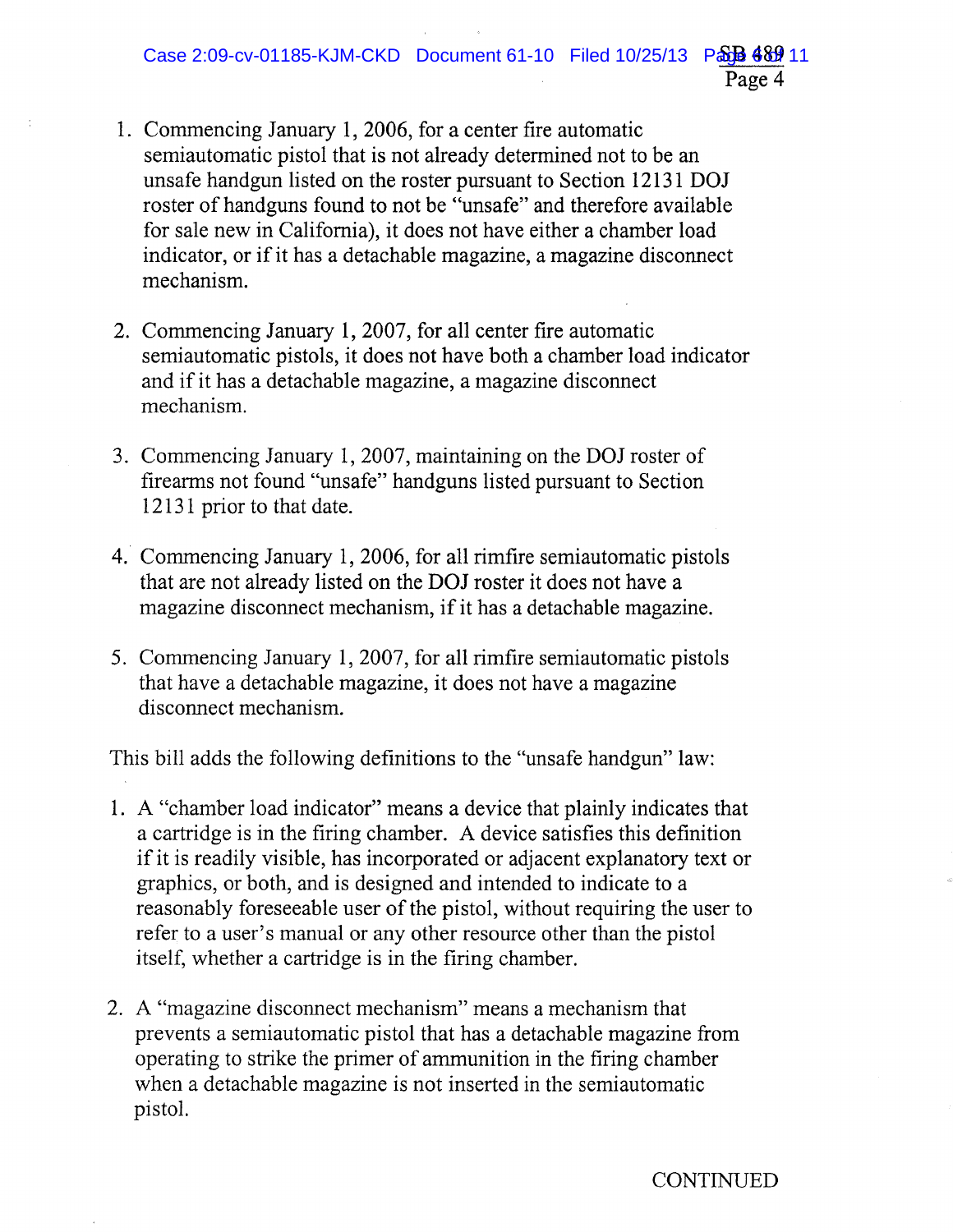3. A "semiautomatic pistol" means a pistol, as defined in subdivision (a) of Section 12001, the operating mode of which uses the energy of the explosive in a fixed cartridge to extract a fired cartridge and chamber a fresh cartridge with each single pull of the trigger.

This bill prohibits semiautomatic pistols from being submitted for testing pursuant to the "unsafe handgun" law unless they meet the following requirements:

- 1. Commencing January 1, 2006, no center fire semiautomatic pistol may be submitted for testing pursuant to this chapter if it does not have either a "chamber load indicator" or a magazine disconnect mechanism if it has a detachable magazine.
- 2. Commencing January 1,2007, no center-fire semiautomatic pistol may be submitted for testing pursuant to this chapter it if does not have both a "chamber load indicator" and a magazine disconnect mechanism.
- 3. Commencing January 1,2006, no rimfire semiautomatic pistol may be submitted for testing if it has a detachable magazine and does not have a magazine disconnect mechanism.

This bill makes related changes in law.

Prior Legislation

SB 510 (Scott), Chapter 608, Statutes of 2002. Passed the Senate on 5/30/01 with a vote of 24-11 (NOES: Ackerman, Brulte, Haynes, Johannessen; Johnson, Knight, McClintock, Monteith, Morrow, Oller, Poochigian). Provisions deleted in the Assembly.

FISCAL EFFECT: Appropriation: No Fiscal Com.: Yes Local: Yes

SUPPORT: (Verified 9/4/03)

Brady Campaign to Prevent Violence, United with the Million Mom March (co-source) Coalition to Stop Gun Violence (co-source) American Academy of Pediatrics Legal Community Against Violence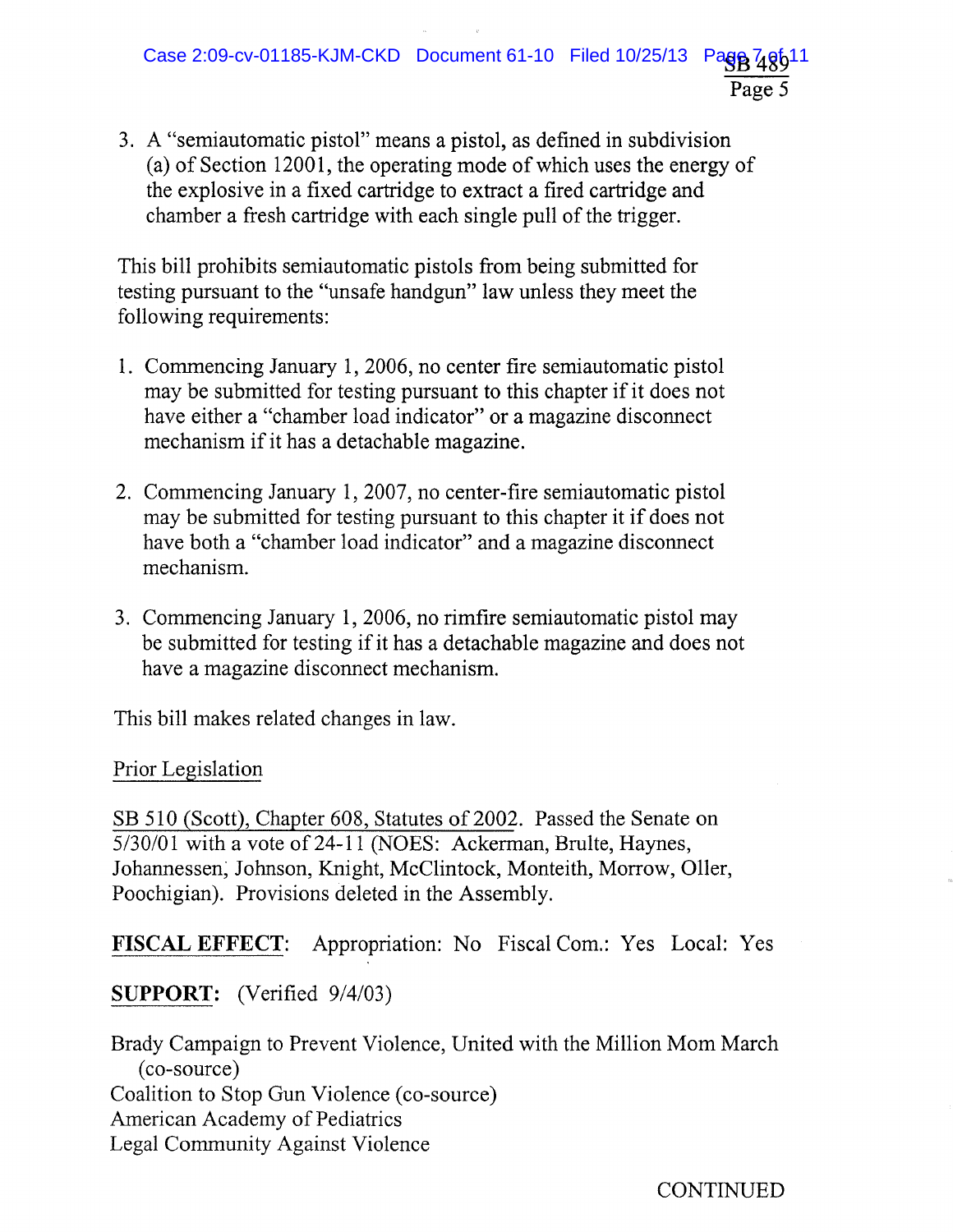California Chapter of the American College of Emergency Physicians Firearms Law Center Physicians for Social Responsibility California Nurses Association Women Against Gun Violence

## **OPPOSITION:** (Verified 9/4/03)

BERETTA California Sportsmen's Lobby National Shooting Sports Foundation, Inc. Outdoor Sportsmen's Coalition Safari Club International Sporting Arms and Ammunition Manufacturers' Institute Sturm, Ruger and Company TAURUS

**ARGUMENTS IN SUPPORT:** According to the author's office:

"From 1987 to 1996, nearly 2,200 American children 14 years of age and younger died from unintentional shootings. For every child who dies after being shot, an estimated 4 children are treated in U.S. hospitals for nonfatal gunfire injuries. In 1995 and 1996, 8,832 Californians were killed as a result of gunfire. According to data reported by hospitals to the California Department of Health Services, there were 13,153 nonfatal injuries which required hospitalization during the same period. About 10% of the injuries during that period of time were determined to be the result of unintentional shootings.

"Many of these injuries and deaths were the result of unintentional shootings by users who thought that the guns they fired were not loaded. Gun users are often unaware that semiautomatic weapons can be fired when their loading mechanism  $-$  the magazine  $-$  is removed or emptied. A live round of ammunition may remain in the chamber of the firearm after the magazine is removed. When the trigger of a semiautomatic firearm with a live round in its chamber is pulled, it will fire, even though it does not have a magazine inserted, unless the gun has a magazine disconnect mechanism.

"A 1997 survey by the Johns Hopkins Center for Gun Policy and Research and the National Opinion Research Center found that almost

Page 6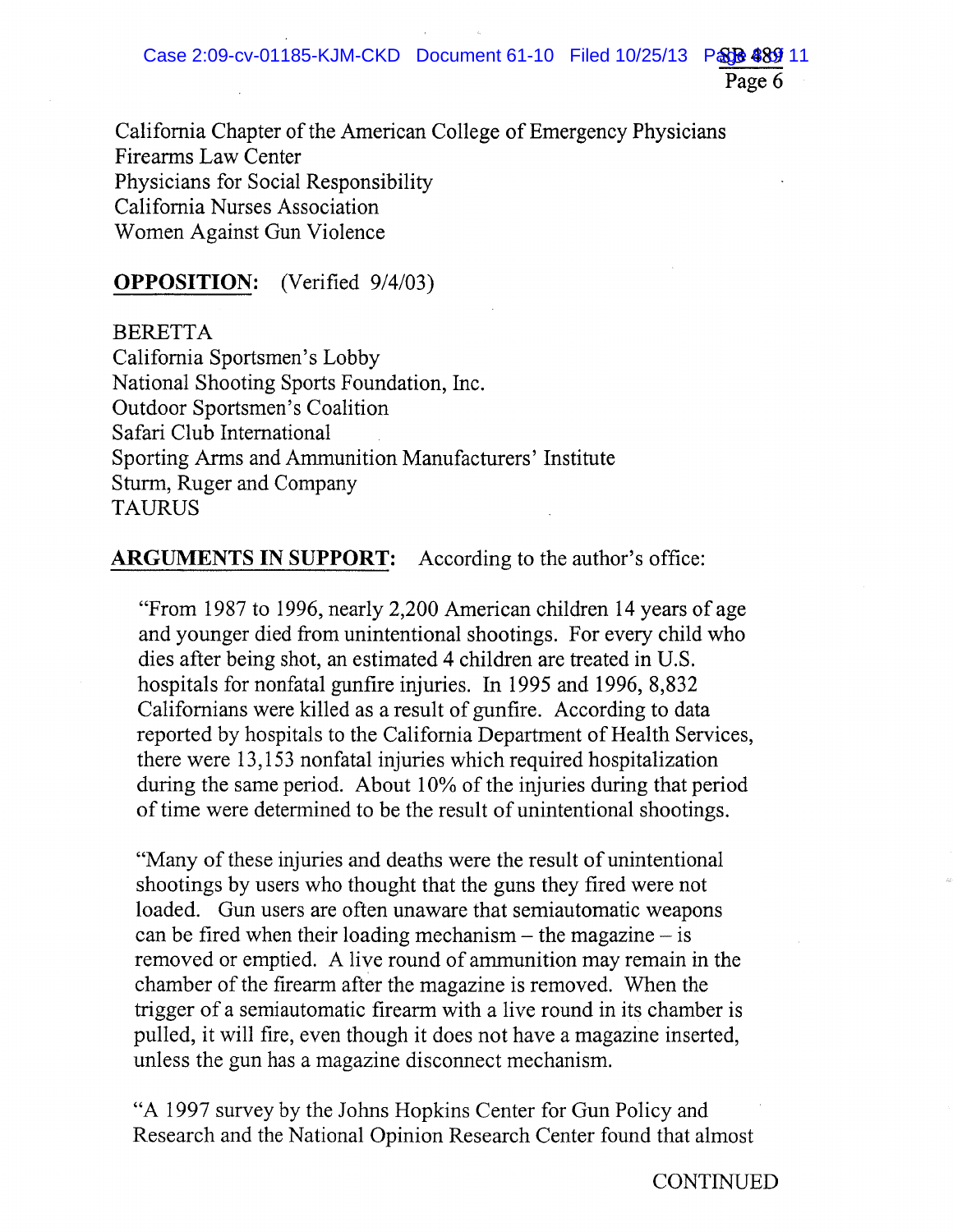35% ofrespondents (who were all adults) either did not know that a gun could be fired, or believed that a gun could not be fired with the magazine removed. 28% of those respondents lived in households where guns were present. Undoubtedly, many of those households also included children.

"Teaching children how to "safely handle guns" is not the answer. Study after study has shown that gun safety programs for children are ineffective and may even increase the risk of unintentional firearm injury to children. In two recent experiments (one by the University of North Carolina and one by ABC News), guns were hidden in rooms where children were playing. Both studies found that children who previously had been taught not to touch guns and to instead immediately notify an adult are just as likely to handle guns than those who have not been so instructed. Another study released in July 2002 by the David and Lucille Packard Foundation found that parents overestimate the ability of their children to deal safely with guns. The report found that the easiest way to save lives is to make guns more "childproof' with built-in safety devices.

One such safety device is a chamber load indicator. A chamber load indicator alerts the gun user when there is a bullet in the firing chamber of the gun. Currently, chamber load indicators are installed on only about 11% all semiautomatic handguns. Chamber load indicators are effective safety devices. A 1991 General Accounting Office (GAO) study of shootings in 10 randomly selected cities across the nation found that  $23\%$  of the accidental shootings could have been prevented by chamber load indicators. The GAO report explained that '[a]lthough we cannot project to the country as a whole, were there actually to be the same ratio nationwide as in the 10 cities we studied, that would mean there were approximately 157,600 such injuries each year. '

"Magazine disconnect mechanisms prevent a semiautomatic weapon from being fired when its ammunition magazine is removed. They are passive safety devices, which require no training on the part of the user to be effective, which is particularly important to prevent accidents involving children. Magazine disconnect devices are currently installed on only about 14% of the semiautomatic handguns on the market.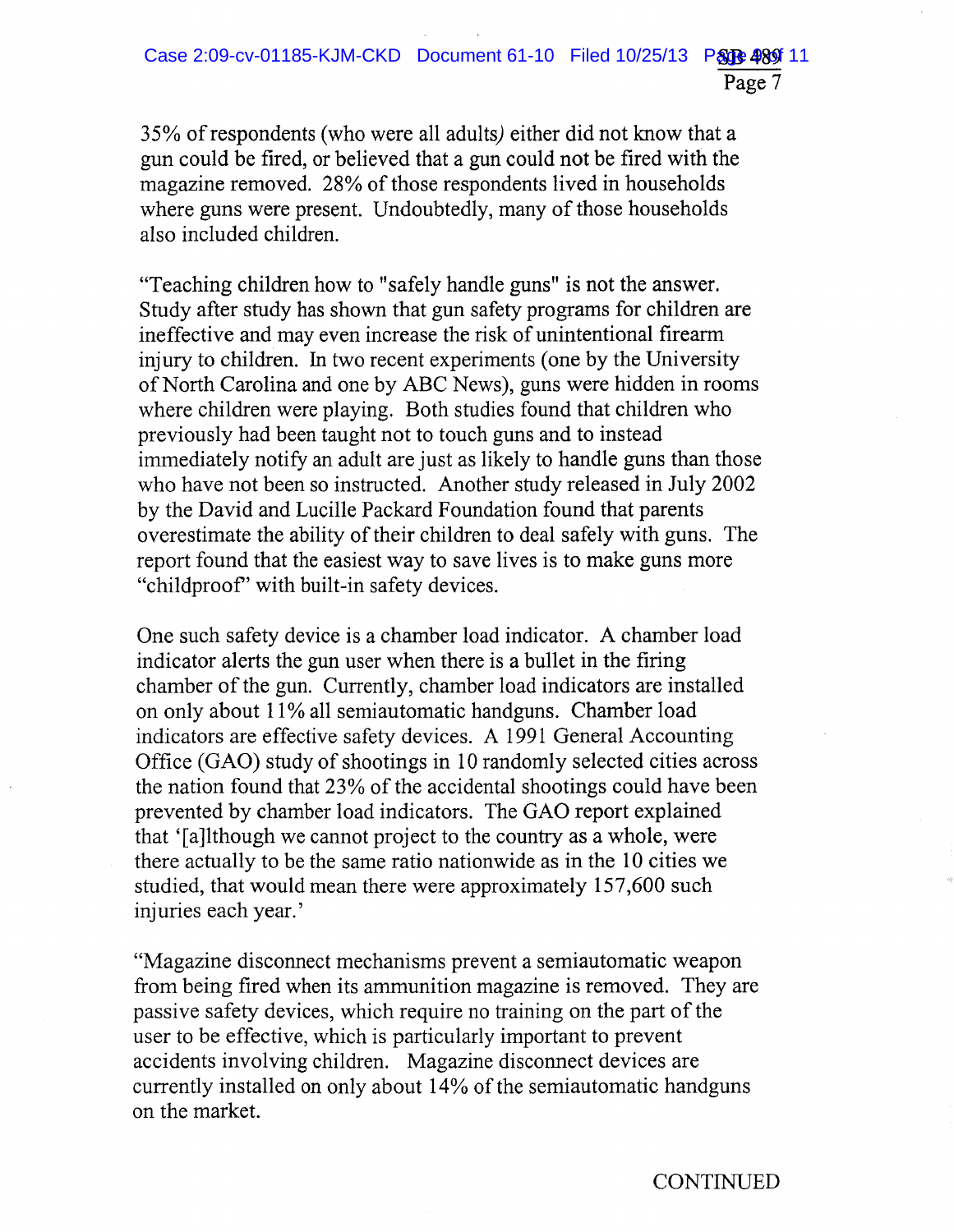"Like chamber load indicators, magazine disconnect mechanisms are effective safety devices. Although there is no statistical data at this time about how many deaths the devices could prevent, a 1999 report by the Johns Hopkins Center for Gun Policy and Research concluded that magazine disconnect mechanisms are inexpensive and effective safety devices."

**ARGUMENTS IN OPPOSITION:** BERETTa states that, ''Beretta U.S.A. Corp. supplies pistols to the Los Angeles County and City Police Departments, the San Francisco Police Department, to the California Department of Corrections and to numerous other county and city law enforcement departments throughout California. We also provide a substantial number of the sidearms used by California citizens to protect themselves, their families and businesses and for recreational purposes.

"We recently received a copy of California Senate Bill 498, which seeks to require that magazine disconnect safety devices and loaded chamber indicators be added to handguns available for sale in California within the next few years. After reading the bill, we realize that it creates a potential financial liability for the State of California that may not have been considered by the sponsors of the bill.

"SB 489 calls any handgun that does not include a loaded chamber indicator and a magazine disconnect safety as 'unsafe handgun'. Virtually no law enforcement handguns used in California have a magazine disconnect safety. Only some law enforcement handguns have loaded chamber indicators.

"By calling such guns 'unsafe', SB 489 will be used by plaintiffs' attorneys as an admission by the State that handguns purchased for the police are, in fact, 'unsafe'. Even though these are important firearm design considerations that argue against he use of these two features in a particular sidearm (for example, the design of some semi-automatic pistols makes a loaded chamber indicator impossible to incorporate due to the shape of the slide and for pistols that use a tip-up barrel), it will be difficult for a law enforcement department to argue such a defense if, for example, an accident occurs involving a police sidearm and the accident arguably involves the absence of one of these features when the state legislature has already agreed in advance that the gun is 'unsafe'.

The U.S. Military uses Beretta pistols and requires that such pistols not have a magazine disconnect safety. This feature is also rejected by the Los